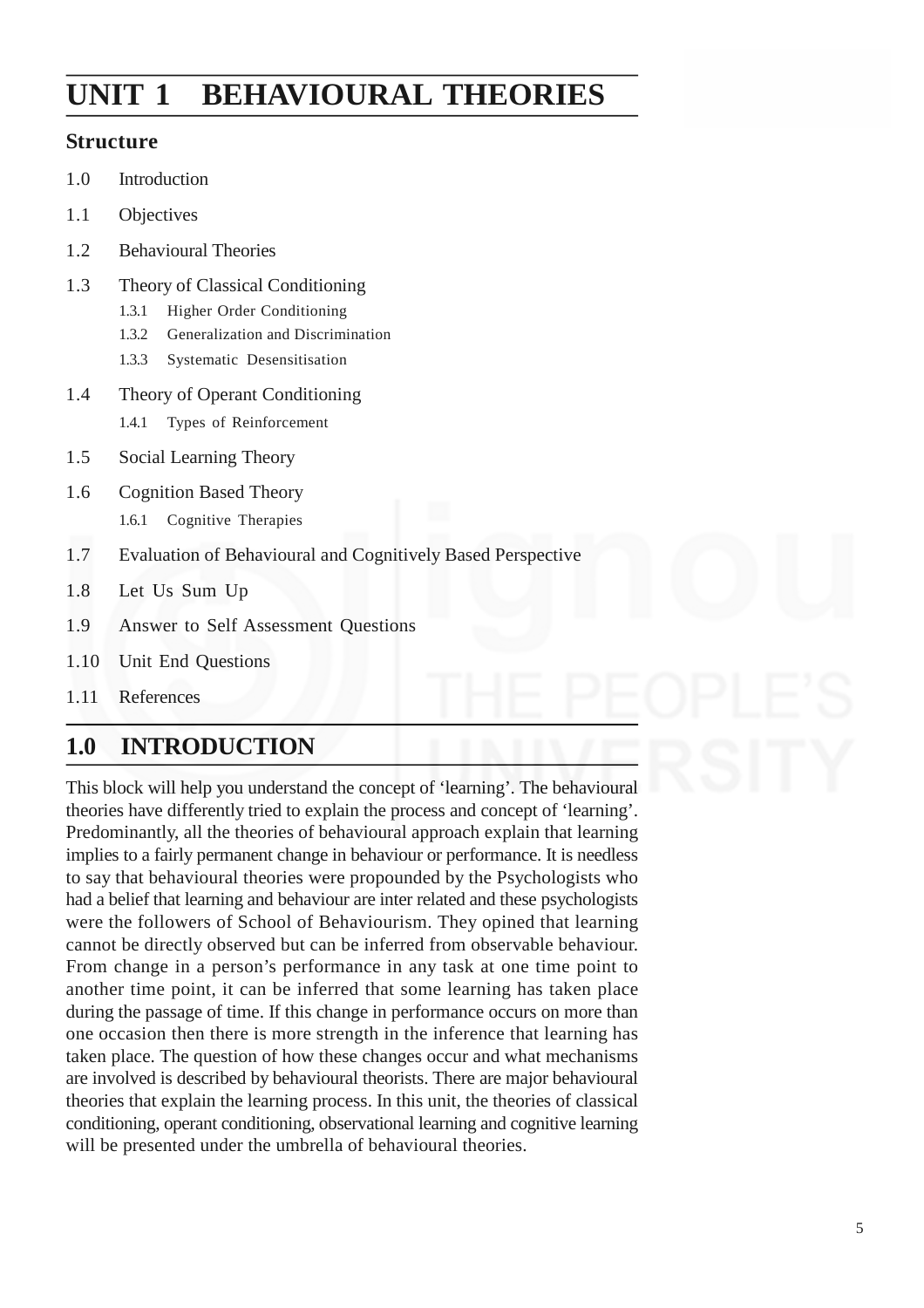#### **1.1 OBJECTIVES**

The present Unit will help you to:

- understand the basic concepts of behavioural theories;
- comprehend the theory of Classical conditioning;
- comprehend the theory of Operant conditioning; and
- comprehend the theory of Social learning and cognitive theories.

### **1.2 BEHAVIOURAL THEORIES**

Behaviourism was introduced in 1913 by John B Watson, an American psychologist and is characterized by the study of behaviour i.e. the observable activities of the people. He believed that in contrast to observable behaviour, inner experiences are not observable and therefore unreliable. Those who supported this school were called behaviourists. As per behaviourism, any behaviour can be learned, relearned and unlearned and environment has significant role in shaping individual's behaviour.

Behavioural school of thought led to development of behavioural therapy which is widely used now-a-days. Behaviour therapy is based on the principles of learning theories. Learning is defined as a relatively permanent change in behaviour resulting from repeated practice or experience. The basic assumption of learning theory is that both the environment and behaviour interact to produce a learned change. The concept of learning (and its relation to behaviour) has been explained by different theories of learning (Theory of Classical Conditioning, Theory of Instrumental Conditioning, Social Leaning theory and Cognitive Based theory) which has been dealt one by one.

### **1.3 THEORY OF CLASSICAL CONDITIONING**

This is also called *respondent conditioning*. The theory explains that the process of learning takes place when a response becomes associated with a new stimulus and this process of a response to a new stimulus is known as conditioning. The idea of classical conditioning developed after Ivan Pavlov's experiment. Pavlov was a physiologist who was interested in observing the process of digestion in dogs. In the course of his physiological investigations, he noticed that dogs salivate even before any food was given to them. It would salivate when it looked at food, or the feeding bucket or even the footsteps of the person who fed it. These observations led to the study of what is now called classical or respondent conditioning. In his experiment, Pavlov paired sound of the bell with presentation of food shortly afterwards for few times. After some trials, the dog salivated at the sound of bell even when it was not followed by food. The amount of saliva increased with training i.e. with more number of trials. In other words, he *conditioned* the dog to salivate in response to sound of bell. In this method of classical conditioning, the stimulus which naturally evokes a reflex-like response is called the *unconditioned stimulus* (UCS) (food). The reflex-like response produced by the unconditioned stimulus is called the *unconditioned response (UCR)* (salivation). The stimulus which is neutral (bell) in the beginning and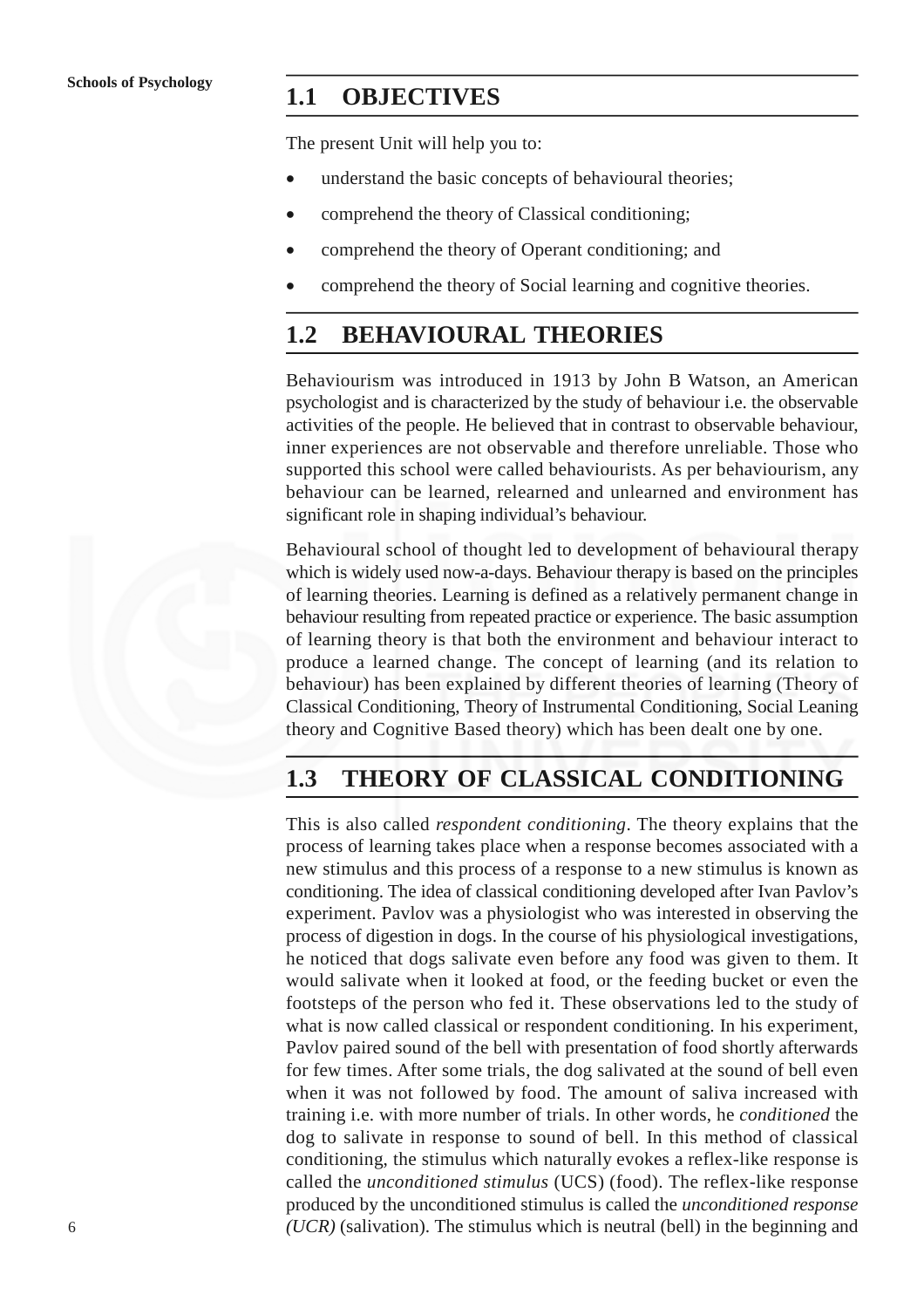begins to evoke a response (salivation) after being paired with unconditioned stimulus a number of times, is called the *conditioned stimulus* (CS). The response (salivation) produced by the originally neutral conditioned stimulus (bell) (food) is called the *conditioned response* (CR). The acquisition of CR is gradual and its frequency and strength increases with number of trials. This basic procedure can be used with a variety of conditioned stimuli e.g. buzzers, lights, geometric figures etc. The relationship between the conditioned stimulus and the unconditioned stimulus can also be varied. For example, the CS can be given before the UCS to elicit a CR. This is called *forward or delayed conditioning.* The CS can be given after the presentation of UCS and this is called backward conditioning. Simultaneous conditioning occurs when CS and UCS are given together. CS can be presented and removed before the UCS, so only a 'memory trace' of the CS remains. This is called *trace conditioning. Extinction* occurs when CS is presented alone without the US for a number of trials.

### **1.3.1 Higher Order Conditioning**

As mentioned earlier also that an association formed in between response and stimulus is called conditioning. The First order conditioning occurs when CS produces CR. After first order conditioning has occurred and the CS and UCS are strongly associated such that CS produces the CR easily. Now, if a new stimulus can be introduced just before a CS is presented, then the CR is associated even with the new stimulus, although to a lesser degree. For example, a black square is presented using delayed conditioning with a bell, and then the dog salivates even to the sight of the black square. This is called second or *higher order conditioning*.

### **1.3.2 Generalization and Discrimination**

The process of conditioning can further lead to generalisation and discrimination of response or behaviour to various stimuli. In generalization, the CR transfers spontaneously to stimuli which is somewhat similar to the original conditioned stimulus. For example, the dog will salivate to the sound of bell of any pitch or a buzzer. The discrimination is the ability to make response to one stimulus and a different or no response to another stimulus. However, when dogs are continuously presented with bells of pitch that differs widely from the original, then the CR weakens.

Watson and other behaviourists realized that human behaviour could also be changed by conditioning. Watson demonstrated this on little Albert who was an 11 month old baby. While Albert was playing with a rat (*unconditional response*), a loud noise was introduced (*conditional stimulus*). Eventually Albert developed fear (*conditioned response*) of rats. He also demonstrated that the boy could learn to develop a fear to similar objects like rabbits and eventually to anything that is furry. This was because of generalization whereby conditioned response (fear) occurred with stimuli (rabbit and furry objects) that were somewhat similar to the original conditioned stimulus (rat). Watson's work helped explain the development of phobias in humans.

### **1.3.3 Systematic Desensitisation**

If fear, as in the example of little Albert, could be deliberately induced, then it can also be removed as was demonstrated by Dr Watson and his colleagues by a technique called *systematic desensitization*. They demonstrated that the

7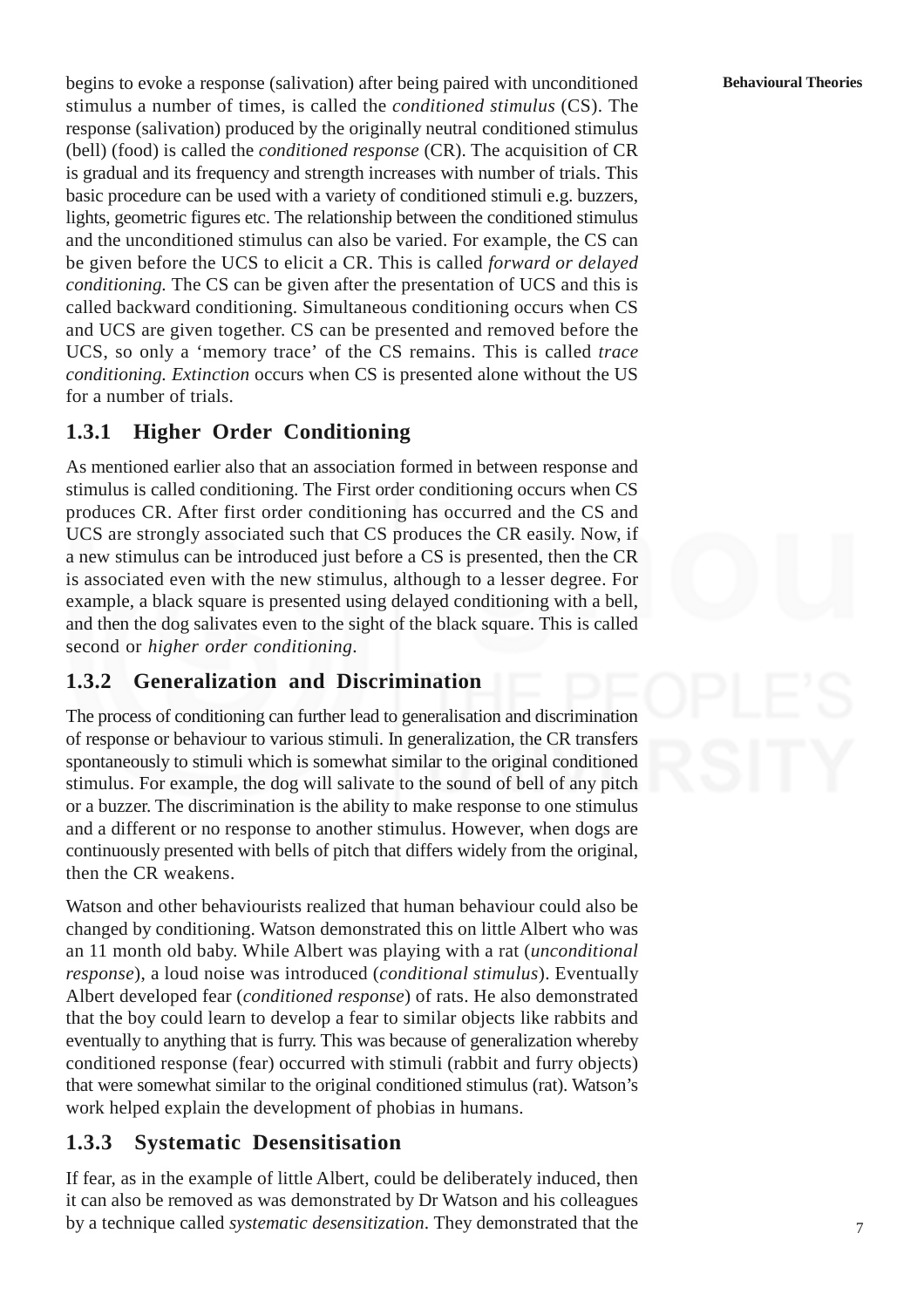learned behaviour (fear) could be unlearnt through classical conditioning. This could be done by a process of weakening the association between the CS and UCS. The strength of the stimulus to be conditioned is presented with decreasing or increasing intensity while engaging in a task that is relaxing and inhibiting to fearful responses.

#### **Self Assessment Questions 1**

#### **Fill in the blanks:**

- 1) Behaviourism was introduced by ............................................... .
- 2) The behaviourists belived that learning cannot be directly observed but ................................................................. .
- 3) When the CR is spontaneously transferred to stimuli that is somewhat similar to the original conditioned stimulus, the process is known as ......................................... .
- 4) Systematic Desensitization is a process of ........................................ ............................................ .

## **1.4 THEORY OF OPERANT CONDITIONING**

In early twentieth century, B. F. Skinner, an American psychologist put forth his views on human behaviour. He is associated with instrumental conditioning. He described how the principles of conditioning might be applied in learning behaviour.

The *instrumental conditioning* is called instrumental as behaviour of learner is instrumental in bringing about a change in the environment that makes the behaviour likely to occur again and again. Instrumental conditioning is also called *operant conditioning*. The term *operant* refers to how an organism operates on the environment, and hence, operant conditioning comes from how we respond to what is presented to us in our environment. It can be thought of as learning due to the natural consequences of our actions. In operant conditioning, the likelihood of a response is increased or decreased by virtue of its consequences. Therefore, in respondent behaviour, the past experience is important and it depends on the reinforcement by the environment.

The term reinforce means to strengthen, and is used in psychology to refer to any stimulus which strengthens or increases the probability of a specific response.

Reinforcement is the process by which events in the environment increase the probability of the behaviour that preceded it. A behaviour that is associated with a positive consequence or desirable outcome in the past will increase the chances of the behaviour to occur again. This is called *positive reinforcement*. Learning can also take place if an undesirable consequence is avoided because of an action taken. This is called *negative reinforcement.* A negative reinforcer (for example electric shock) is a stimulus whose termination is contingent on a response and increases the chances of response occurring again. These are generally noxious or painful stimuli. It involves removal of an aversive consequence. For example, if a student does not prepare for exams and gets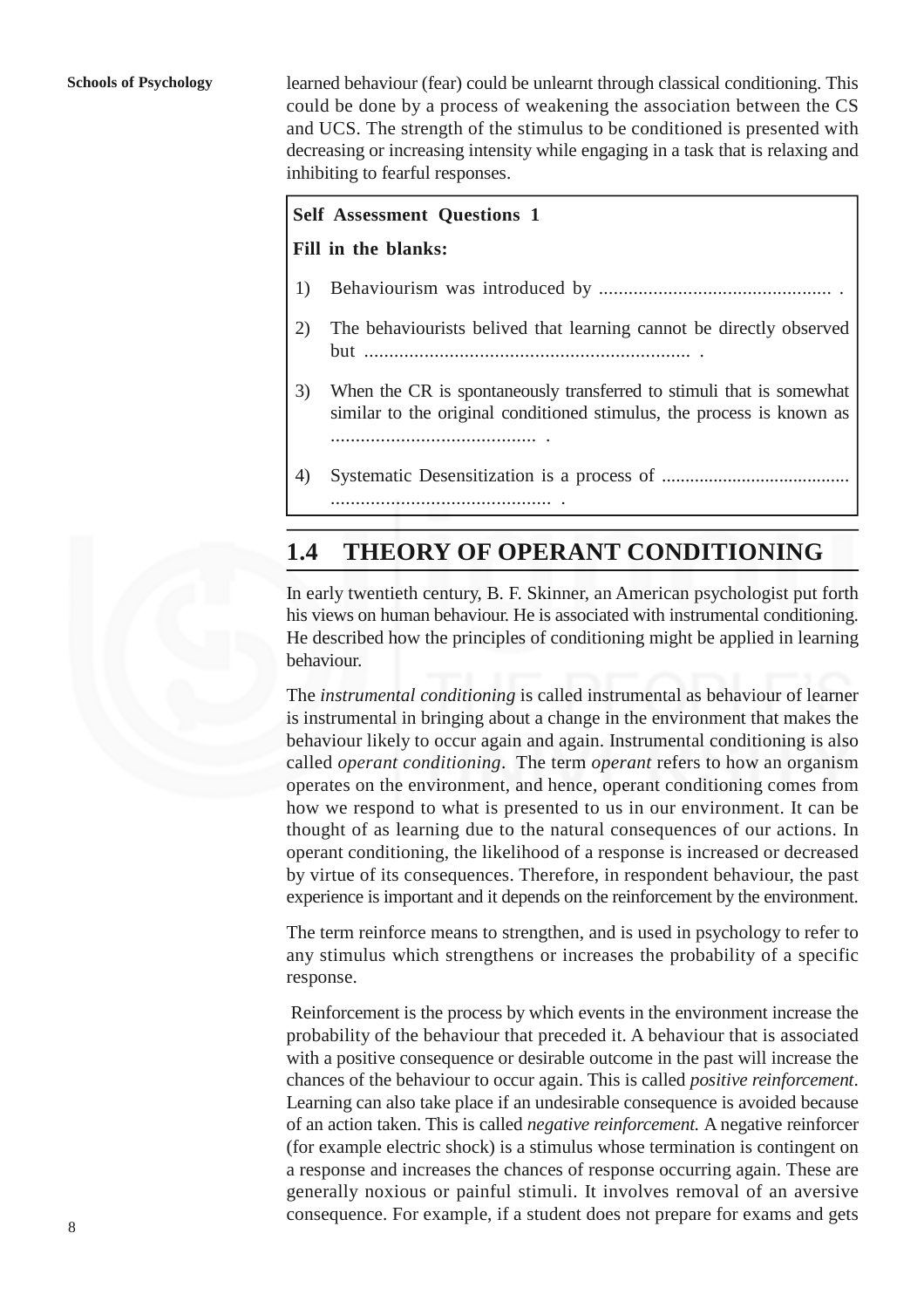fail marks (painful) and understands that by preparing for the next exam he can avoid getting fail marks, then we can say the he is negatively reinforced to study.

There are primary reinforcers and conditioned or secondary reinforcers. Primary reinforcers are those which bring about a reaction that is instinctive. For example, food is a primary reinforcer when we are hungry.

A secondary reinforcer is a stimulus to which we have learnt to respond because of past learning by association of the stimulus with a primary reinforcer. An example is money, as it is associated with primary reinforcers like it is used to get food when we are hungry.

*Punishment* is a consequence that suppresses behaviour. Punishment is a process by which behaviour frequency is decreased because of aversive consequences. A punisher is a stimulus whose onset is contingent on a response and decreases the chances that the response will occur again. Therefore, a basic differentiation between negative reinforcement and punishment should be made. While both are often noxious stimuli, it is ending of the stimulus which is contingent on response in negative reinforcement while it is onset of event which is contingent on the response in punishment. The punishment decreases the probability of behaviour while negative reinforcement increases the probability of behaviour.

### **1.4.1 Types of Reinforcement**

There are various schedules of reinforcing behaviour and can be continuous or intermittent.

**Continuous Schedule**: When reinforcement is presented every time the behaviour occurs, it is called continuous reinforcement. A continuous schedule is observed to be best for initial teaching of behaviour. This is because behaviour is reinforced each time it occurs. Once the behaviour is established, it is preferable to decrease the ratio of reinforcers to responses or desired behaviour. This is because there might be a satiation to the reinforcers in the long run and that may eventually lead to decreased motivation to perform the desired behaviour.

When an undesirable behaviour needs to be changed and when punishment is used as a method of choice, it is best to apply continuous reinforcement. Thi is because inconsistent punishment, might lead to confusion or resentment towards the person applying the method. A problem with this schedule is that we are not always present when behaviour occurs or may not be able to apply the punishment.

**Intermittent schedules**: Four types of intermittent schedules of reinforcements have been used to change behaviour in experimental conditions. Each schedule is observed to have different impact on the behaviour. However, all the four schedules are known to result in stronger responses and changes in behaviour.

A *fixed ratio schedule* refers to applying reinforcement after a specific number of behaviours or responses.

A *fixed interval schedule refers* to applying reinforcement after a specific and fixed amount of time.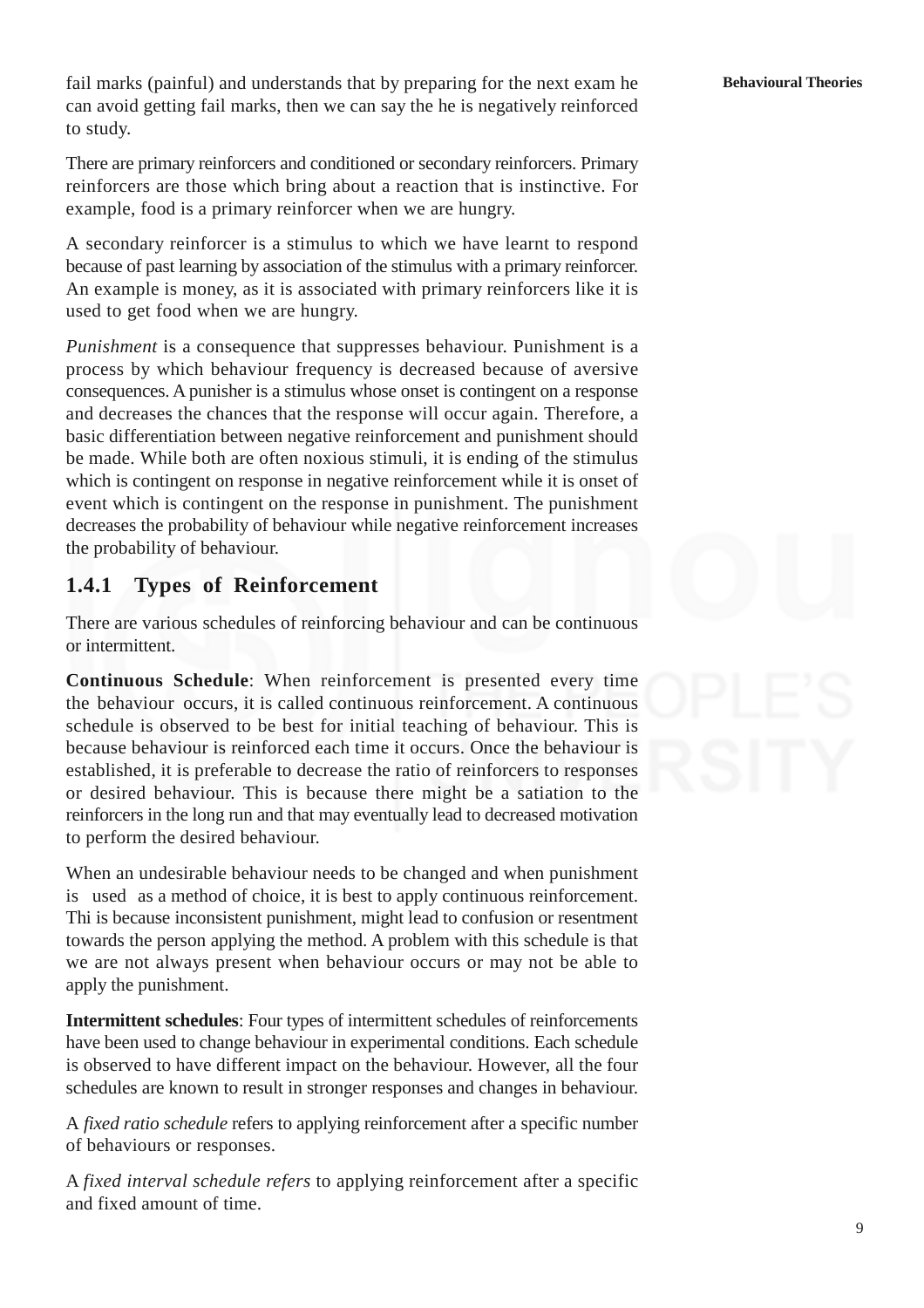*Variable ratio schedule* refers to applying reinforcement after a variable number of responses. It has been found to work best under many circumstances. One of the best examples for this is gambling behaviour.

*Variable interval schedule* refers to applying reinforcement after a variable amount of time. The variable schedules are more powerful and result in more consistent behaviours because of element of uncertainty and unexpectedness which lead to maintaining a steady and consistent behaviour pattern.

# **1.5 SOCIAL LEARNING THEORY**

This theory was proposed by Albert Bandura which states that people also learn through social context. According to this view, people behave in certain ways because of the environmental influences and psychological processes. This theory essentially encompasses the concepts of classical conditioning and operant conditioning. He put forth the view that learning also takes place by observation, imitation and modelling of other's behaviour and cognition plays a significant role in learning behaviour. The theory states that for effective learning through modelling, observation and imitation of behaviour to occur, attention, retention, reproduction and motivation is essential.

Observational learning takes place when a person observes the rewards and punishments that another person receives for his/her behaviour and behaves accordingly. This is called *vicarious reinforcement*. He also put forth the concept of self-efficacy, that is, the belief that one can successfully execute behaviour necessary to control desired outcome. Self-efficacy is found to be related to motivation, self-esteem, interpersonal relationships, health behaviour, addictions, etc.

|    | <b>Self Assessment Questions 2</b>                                                                                                              |  |
|----|-------------------------------------------------------------------------------------------------------------------------------------------------|--|
|    | State whether the statements are true or false:                                                                                                 |  |
| 1) | Observational learning takes place when a person observes<br>the rewards and punishments that another person receives<br>for his/her behaviour. |  |
| 2) | Variable ratio schedule refers to applying reinforcement<br>after a specific number of responses.                                               |  |
| 3) | Punishment is a consequence that reinforces behaviour.                                                                                          |  |
| 4) | The <i>instrumental conditioning</i> is also called operant<br>conditioning.                                                                    |  |

## **1.6 COGNITION BASED THEORIES**

The cognition based theories propose that our cognition is responsible for shaping our behaviour. Cognition refers to the processing of information that is received through senses. Cognitive learning is a change in the way information is processed as a result of experience a person had.

Aaron Beck and Albert Ellis are two well-known cognitive theorists who have contributed to the understanding of several psychological disorders, like depression.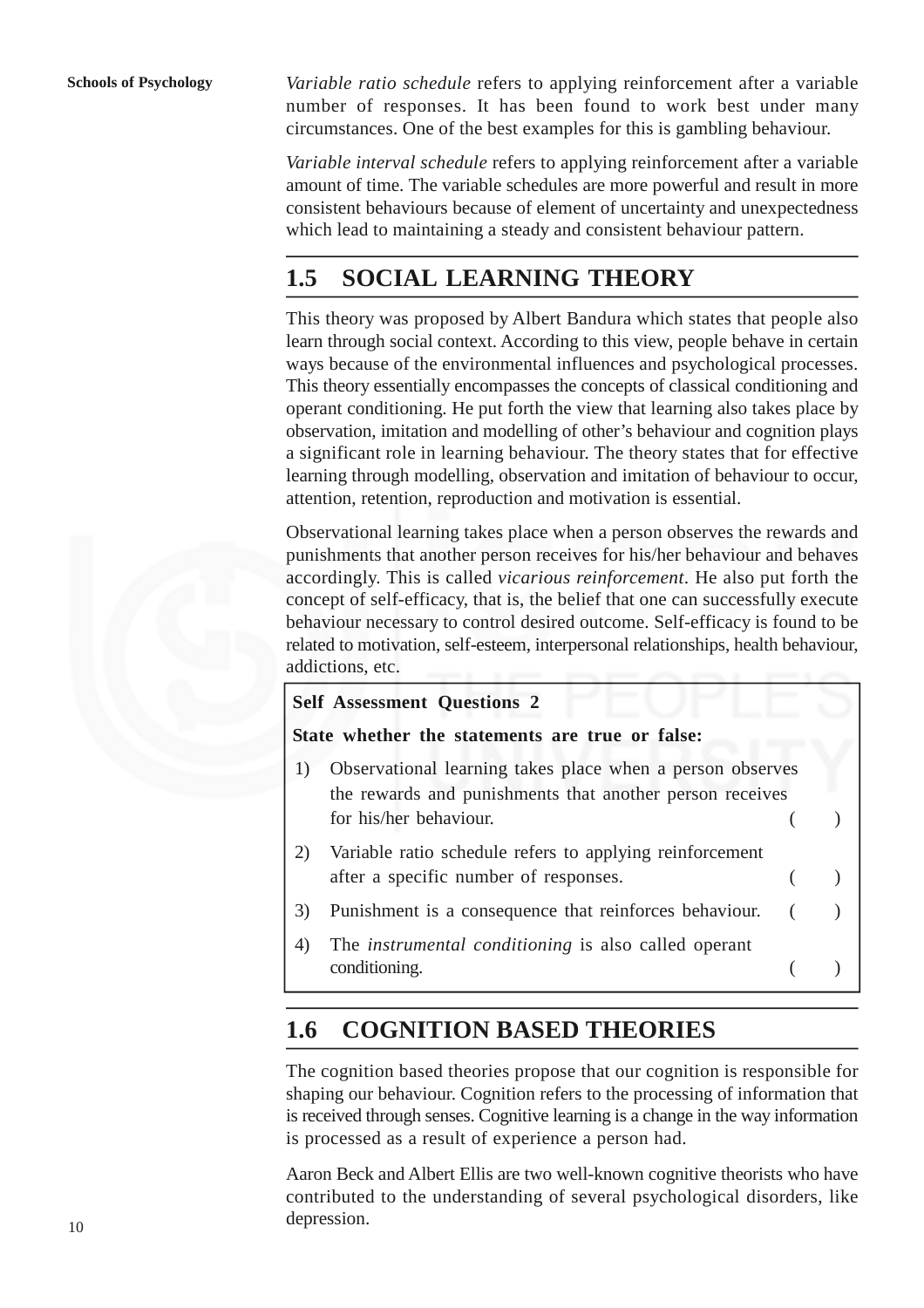Aaron Beck proposed *cognitive therapy* and emphasized the role of *automatic thoughts*, ideas that are so deep-rooted that the individual is often not aware of them, which come to mind spontaneously and cannot be neglected. For example, if one student fails in a test he might think "how irresponsible am I", or he or she may think "I am so dumb", etc. These automatic thoughts are usually of a self-defeating nature and are followed by the experience of negative emotions.

Albert Ellis gave *rational emotive therapy* and proposed A-B-C model which suggests that how one feels is determined by the way one thinks about the events in his or her life.

- A refers to the *activating event*
- B to the *beliefs*
- C is the *consequences*

According to him, irrational beliefs which are not realistic based or unrealistic and inflated views about self and the world are the major cause of several psychological disorders. Conforming rigidly to these irrational beliefs using 'should/must/ought' makes one feel miserable and results in emotional disturbances.

David Barlow gave a model that explains the impact of a combination of physiological, cognitive and behavioural factors on the development of anxiety disorders. For example, a panic attack may be triggered when a person who hyperventilates (physiological factor) after climbing up stairs, misinterprets (cognitive factor) the physiological signs as an indication of an impending heart attack and forms associations between some stimuli and the experience of panic, consequently avoiding that situation (behavioural factor).

### **1.6.1 Cognitive Therapies**

According to the cognitive and cognitive-behavioural therapies, our way of thinking is determined by the way it is felt to us. Based on this principle is the technique of cognitive restructuring in which the therapist helps the client change the way he thinks about himself, others and the future. The therapist does this by encouraging the client to identify maladaptive attitudes and irrational beliefs, challenge them and replace them with ideas that can be checked in real life.

Panic control therapy is a form of cognitive-behavioural therapy that is used to treat panic disorder which is a type of anxiety disorder in which the person experiences recurrent and unexpected panic attacks. It combines cognitive restructuring, exposing the client to the bodily sensations associated with panic attacks and breathing retraining. Here, the client is taught to identify how faulty cognitive judgments are contributing to the experience of anxiety, examine their reactions and change them with appropriate breathing techniques. With the help of this therapy they are also encouraged to realise and identify those places, persons and behaviours which make them feel safe.

Acceptance and commitment therapy is also a type of cognitive therapy in which the client is encouraged to acknowledge and accept all the distressing thoughts, feelings and behaviours and thereby gain a sense of control that helps them in their commitment to overcome them.

#### **Behavioural Theories**

11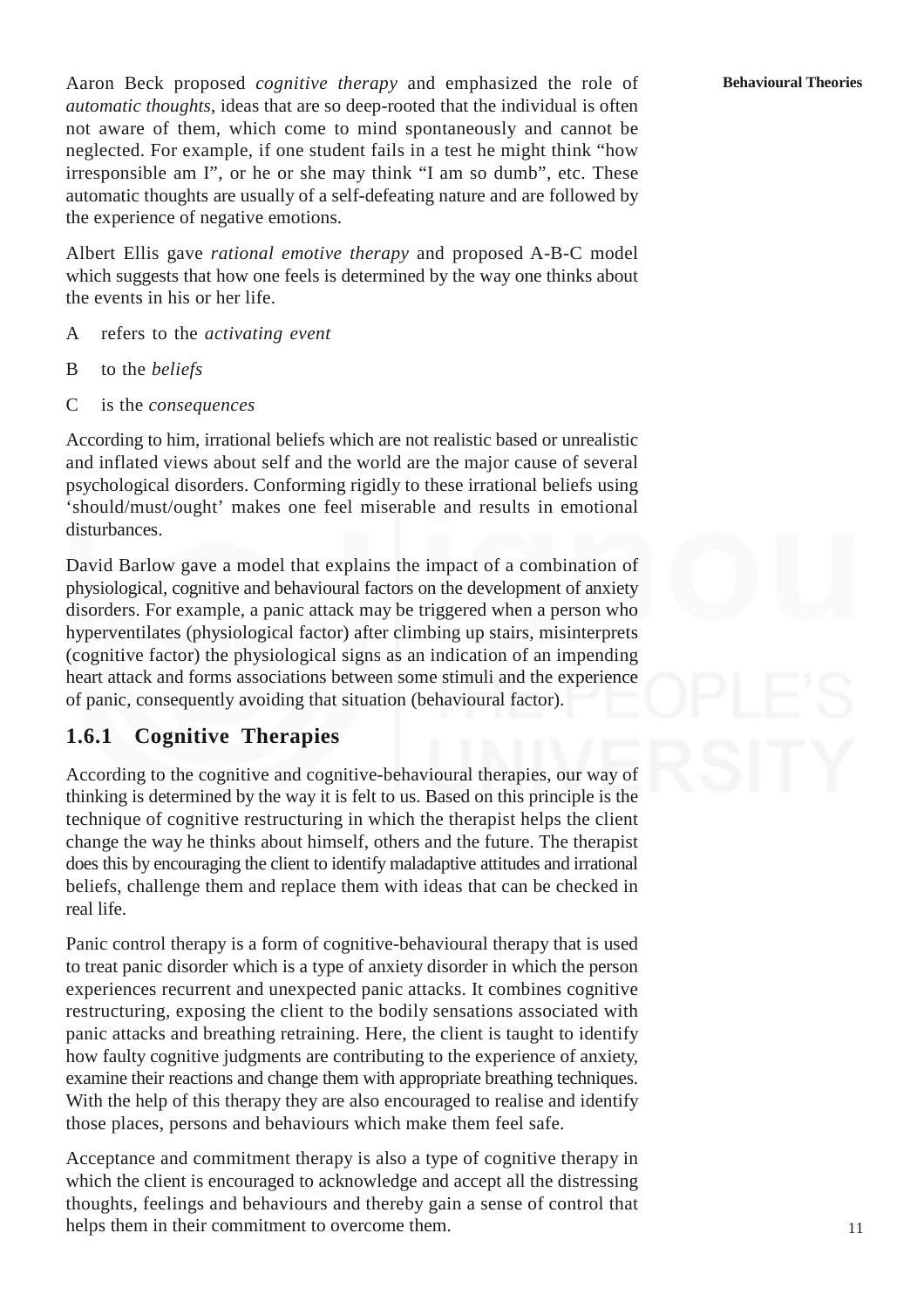## **1.7 EVALUATION OF BEHAVIOURAL AND COGNITIVELY BASED PERSPECTIVE**

The cognitive - behavioural perspective is credited for its simple approach that emphasises on the use of objective/empirical procedures. According to the humanists, the behavioural perspective limits the scope of psychology because it does not take into account the active choices that individuals make (free will) in dealing with the environment. The psychoanalysts have criticised the behaviourists for ignoring the fascinating unconscious influences on behaviour. However, the cognitive theories acknowledge that thought processes need to be studied and that implicit ideas about the self do influence behaviours.

Behavioural and cognitive theories have a wide application and are useful in explaining and treating a variety of disorders including anxiety disorders, mood disorders, eating disorders, sexual dysfunctions, etc.



## **1.8 LET US SUM UP**

It can be summed from the above discussion that the school of behaviourism emphasized on the process of learning, The emphasis is on conditioned responses as the elements or the building blocks of behaviour. The emphasis is on learned behaviour. It also emphasized the study of animal behaviour as a means of studying human behaviour. Cognitive theory gives importance to the role of thoughts and beliefs in human behaviour and aims at changing negative irrational beliefs into rational beliefs.

# **1.9 ANSWERS TO SELF ASSESSMENT QUESTIONS**

- **Self Assessment Questions 1**
- 1) John B Watson